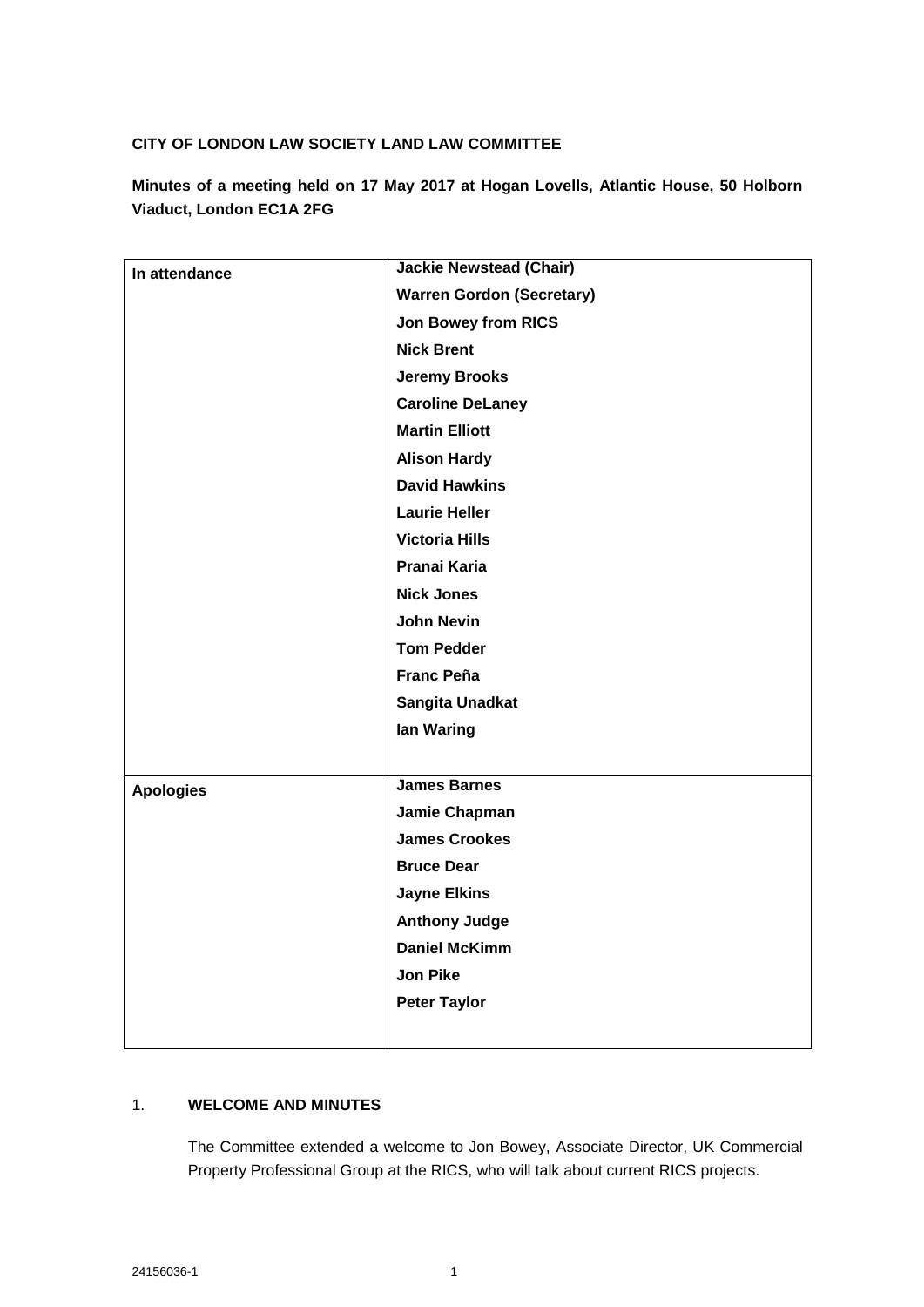The Minutes for the 22 March 2017 Committee meeting were approved and will be added to the Committee webpage.

The Committee submitted a response to the Land Registry consultation on changes to the Land Registration Rules 2003 and the response can be found on the Committee's webpage.

### 2. **UPDATE ON PROJECT TO REVIEW CLLS REPORT ON TITLE**

Laurie Heller who leads the sub-group updated the Committee on the CLLS report on title project.

The sub-group has now met and Laurie summarised the meeting. Laurie also produced a note highlighting the key points. It was considered that an independent CLLS form of report gives assurance that the key issues will be highlighted. The current form of the report is a good starting point for the new document with minor changes needing to be made. It should be a short report between solicitors, which will concentrate on title. The solicitor for the recipient of the report will carry out searches and make its own investigations unlike with the CLLS's certificate of title. Consequently, the provider of the report will avoid the type of assurances and confirmations contained in the longer certificate. Guidance will be provided on when it is appropriate to use the report and the level of detail that should be included.

The report would be used for example in a large reporting exercise where for cost and time reasons it is decided to issue a report rather than a certificate of title. The report will be more than a red flag document – it needs to be sufficiently detailed to satisfy a buyer or lender, so that solicitors can recommend it as a starting point. It needs to be an intermediate product fitting between a red flag report and a certificate of title.

The language of the report should be consistent with the certificate, for example, consideration will be given to incorporation of the certificate's boilerplate.

An important part of the certificate is the confirmation that there is a good and marketable title. There is a tension over including such a confirmation in the report. It is not a certificate and the report is often prepared on the basis of limited information, for example, obtained from a dataroom. Consideration will be given as to whether the "marketable" reference should be included.

Since there is arguably more risk in providing the report (than the certificate), some considered that there should be specific wording in the report limiting the liability of the solicitor providing it. It was also considered sensible to send a draft of the report to some banks to ascertain if it will be acceptable to them for the type of transactions for which it is designed.

The sub-group comprises Laurie Heller, Bruce Dear, David Hawkins, Pranai Karia, Jon Pike, John Nevin and Warren Gordon.

Action: The Committee's sub-group will meet to discuss revisions to the report.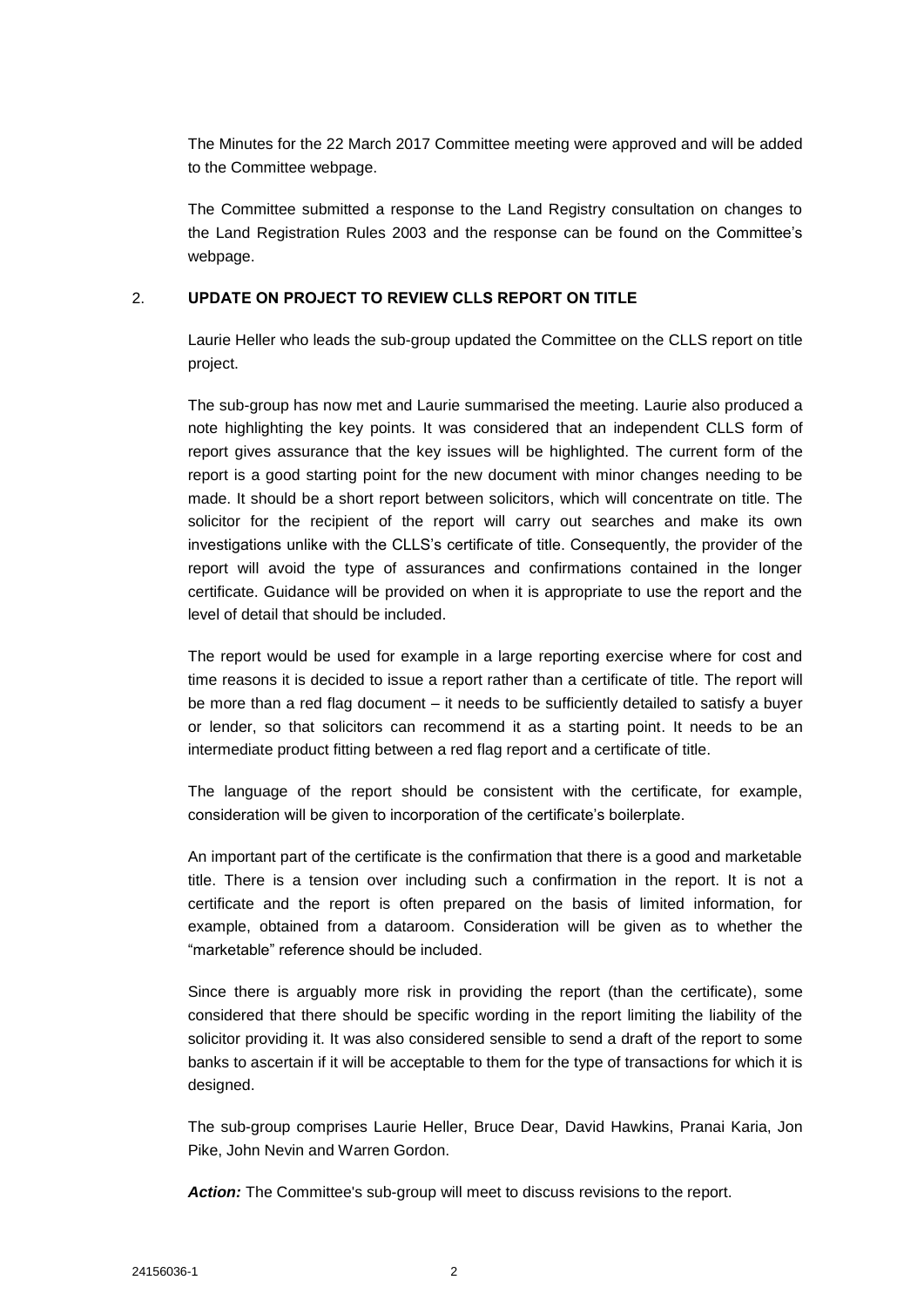#### 3. **CLLS PROPERTY FRAUD NOTE**

Committee members have provided comments on Jayne Elkins draft note on "Property fraud – issues to consider". Jayne will consider the comments and refresh the note. It will then be circulated to the Committee a final time with a view to publishing it on the Committee's webpage in a few weeks. Many thanks again to Jayne for all of her work on the note.

The uncertainty of the legal position on solicitors' duties in relation to property fraud pending a Court of Appeal decision on Dreamvar and related cases means that it is very difficult for representative or regulatory bodies at this stage to publish guidance on what the duties of solicitors should be including which enquiries should be raised. However, the Law Society and Land Registry plan to publish a joint note shortly that is intended not to set down the duties of solicitors, but instead to raise awareness as to those circumstances that may be indicators of fraud. Often there are more than just one indicator of fraud and the recent cases have highlighted that.

Buyer's solicitors should not necessarily rush to ask additional identity enquiries in the light of the recent cases if there are no obvious suspicious circumstances. However, if there are such circumstances (and this is where awareness notes like the Law Society/Land Registry joint note may be useful), further enquiries may need to be raised by buyer's solicitors who may need to alert their client.

*Action:* Jayne Elkins to revise note for final comments from Committee and then publication on Committee's webpage.

#### 4. **RICS SERVICE CHARGE CODE**

Jon Bowey provided an introduction to the RICS's project to create a new edition of the RICS Service charge Code for commercial property.

This project has been going on over the last year. It is an important project for the RICS. The Code has been in the same format for some time and RICS is looking to enhance the status of the document to improve the operation of service charge regimes.

There are new mandatory requirements which go beyond the best practice approach of the current Code. This enables the RICS to regulate against RICS regulated managers of service charge regimes. Consequently, the proposed new Code will make a difference to managing agents.

A draft, that has been circulated to the Committee, has been sent to certain stakeholders ahead of the formal consultation.

The mandatory requirements are known as Core Principles and paragraph 1.2 contains 12 principles (there are higher level Core Principles in the Ethics section). The Committee noted that principles 6 and 9 related to time limits for the issue of budgets and detailed statements of actual expenditure. There was a concern that an employed surveyor may not be able to comply with these Core Principles if their employer (who is not RICS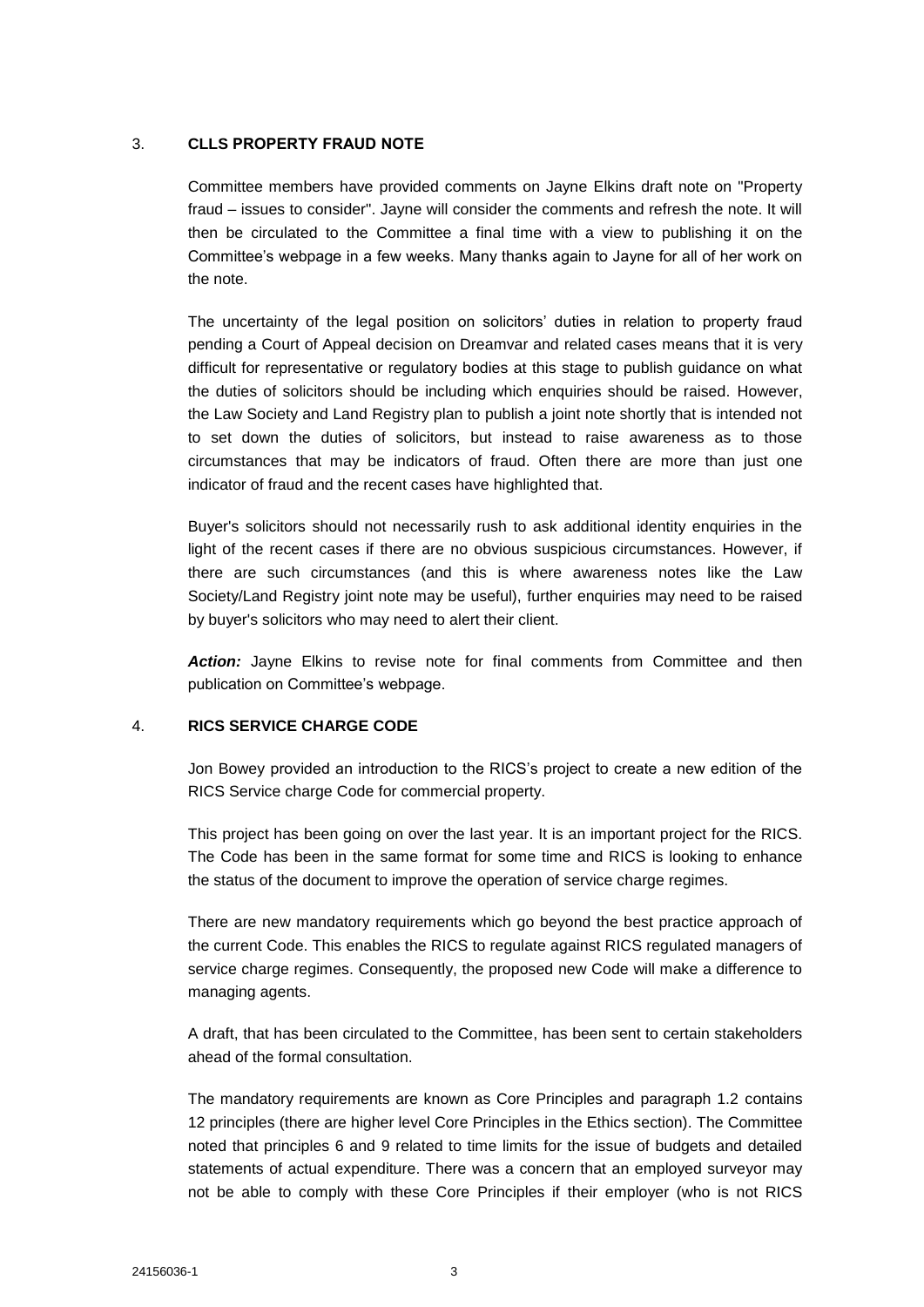regulated) refuses to allow them to do so. Similarly if an overseas client refused to allow an RICS regulated surveyor acting for them to comply with these Principles. This could put the employee or surveyor in an invidious position.

There is, however, an acknowledgment in Client instructions on page 8 that, in relation to the specific timescales, RICS professionals will not automatically be liable to disciplinary proceedings in the event of delay, if this results from a client's failure to provide approval or instructions. This is provided that all reasonable steps have been taken to advise the client of the requirements of the professional statement. If a surveyor is asked not to comply to accept an instruction, the RICS would expect the surveyor to reject the instruction. If the surveyor did not do so, the ultimate penalty would be expulsion but there would be warnings first. For the RICS this is an important issue with a key motivation behind the Code being the importance of fiduciary duties in relation to the money of third parties.

The Committee asked that further consideration is given to whether principles 6 and 9 should be included as Core Principles.

There was a concern about a possible 2 tier market developing with non-regulated advisers being used who did not have to comply with the Code.

More generally many landlords were wary about including references to the Service Charge Code in leases, because of the parts of the Code that they may not comply with such as the timescales on issue of budgets, treatment of car park income etc. Some landlords are happier with the lease stating that they will have regard to the Code's principles, rather than comply with the Code.

Page 8 deals with where the Code conflicts with existing lease terms. Ultimately, the Code cannot override the lease.

The Committee will provide Warren Gordon with any further observations on the draft Code.

The formal public consultation that will launch shortly will be for an 8 week period over the Summer. The intention is to publish the Code in 2017 with an effective date of 1 April 2018.

*Action:* The Committee will provide comments on the Code to Warren Gordon for forwarding to the RICS.

#### 5. **RICS CODE FOR LEASING BUSINESS PREMISES UPDATE**

There have been a number of further meetings on the draft of the new Code for Leasing Business Premises and accompanying documents (Heads of terms and Occupier's guide). There is now a period of seeking the views of stakeholder groups pre the formal consultation, similar to the Service Charge Code.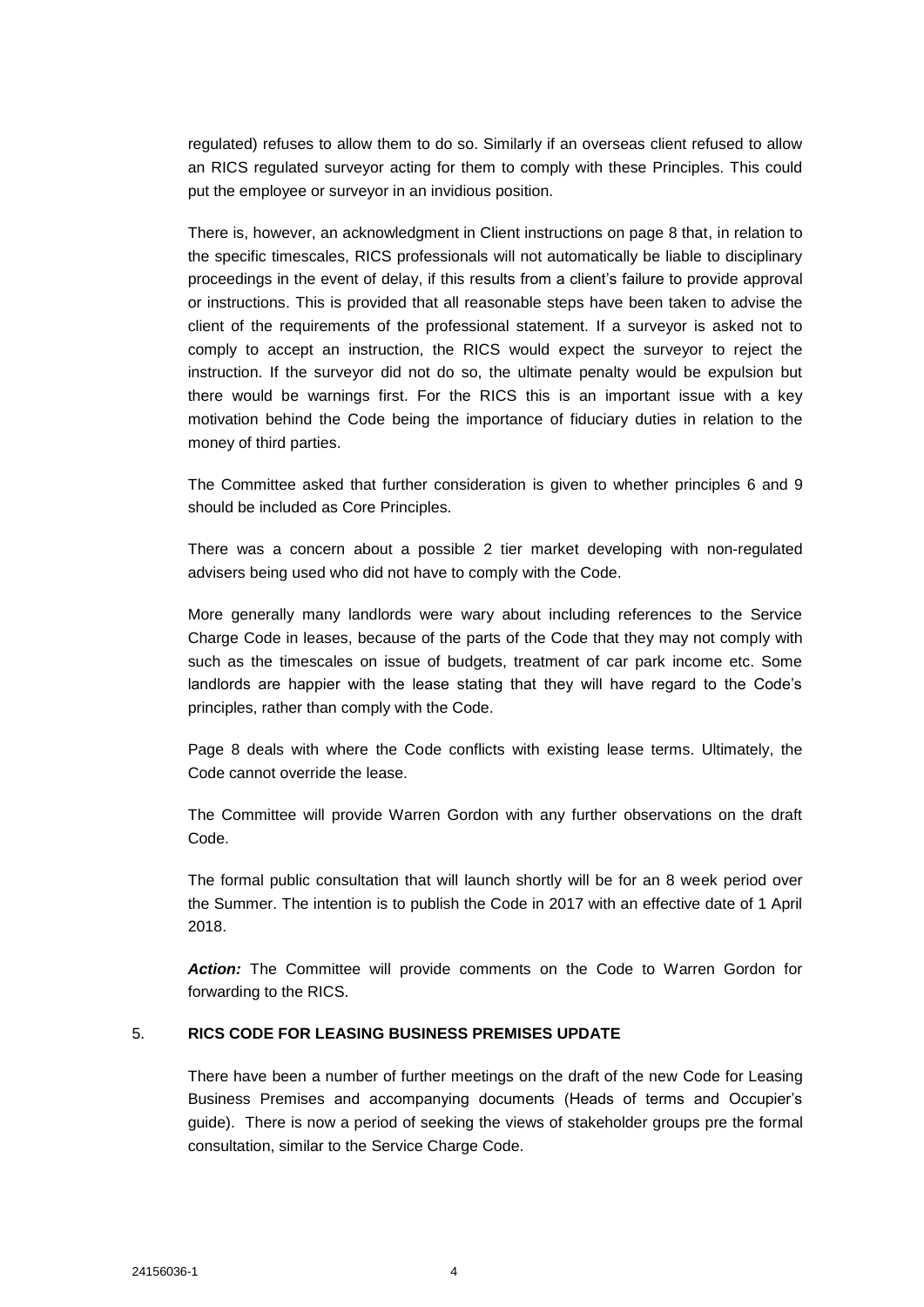A difference with the proposed new Lease Code is that there are a number of mandatory requirements in the grey box for each heading. They relate in the main to what should be included in the heads of terms. The key point is that the landlord and tenant should agree formal heads of terms for each letting. This will mean that unrepresented tenants will have a clear picture of what they are signing up to.

There was then a general discussion about aspects of the Lease Code itself. For example, an authorised guarantee agreement can be required in a wider set of circumstances than under the current Code. The Committee considered that a tenant should be able to charge the lease to a bank or reputable lending institution without the landlord's consent.

There was nothing specific on the Minimum Energy Efficiency Standards and perhaps there should be something on who should bear the cost. Some landlords are concerned about internal non-structural alterations impacting on air-conditioning and therefore wish to consent to such alterations. The Committee asked that paragraph 9.5 be reviewed. Also the main box for paragraph 9 should summarise which consents if any are required for particular alterations.

*Action:* Any further comments from the Committee on the Code and accompanying documents should be provided to Warren Gordon for forwarding to the RICS.

# 6. **LANDLORD'S DUTIES TO ASSIST IN PREVENTION OF FRAUD – GOVERNMENT CONSULTATION ON TOBACCO DUTY EVASION**

At Budget 2016 the Government announced its intention to consult on detailed proposals on sanctions to tackle illicit tobacco.

The consultation has now been published [https://www.gov.uk/government/uploads/system/uploads/attachment\\_data/file/592228/17](https://www.gov.uk/government/uploads/system/uploads/attachment_data/file/592228/170%20216_Formal_Sanctions_Consultation_FINAL.PDF) 0 216 Formal Sanctions Consultation FINAL.PDF

The consultation seeks views on 4 potential additional sanctions which include a new statutory duty of care on landlords and landowners of properties or land.

The Committee will submit a response endorsing a more detailed response from Eversheds Sutherland.

*Action:* Response to be sent to the consultation.

#### 7. **BEIS CONSULTATION ON OVERSEAS COMPANIES AND CONVEYANCING**

There was a discussion of the Department for Business Energy and Industrial Strategy's consultation on overseas entities, that own UK property, having to register their beneficial owners at Companies House. The entities would be issued with a number that would have to be provided to Land Registry to enable transactions involving the overseas entities to be registered.